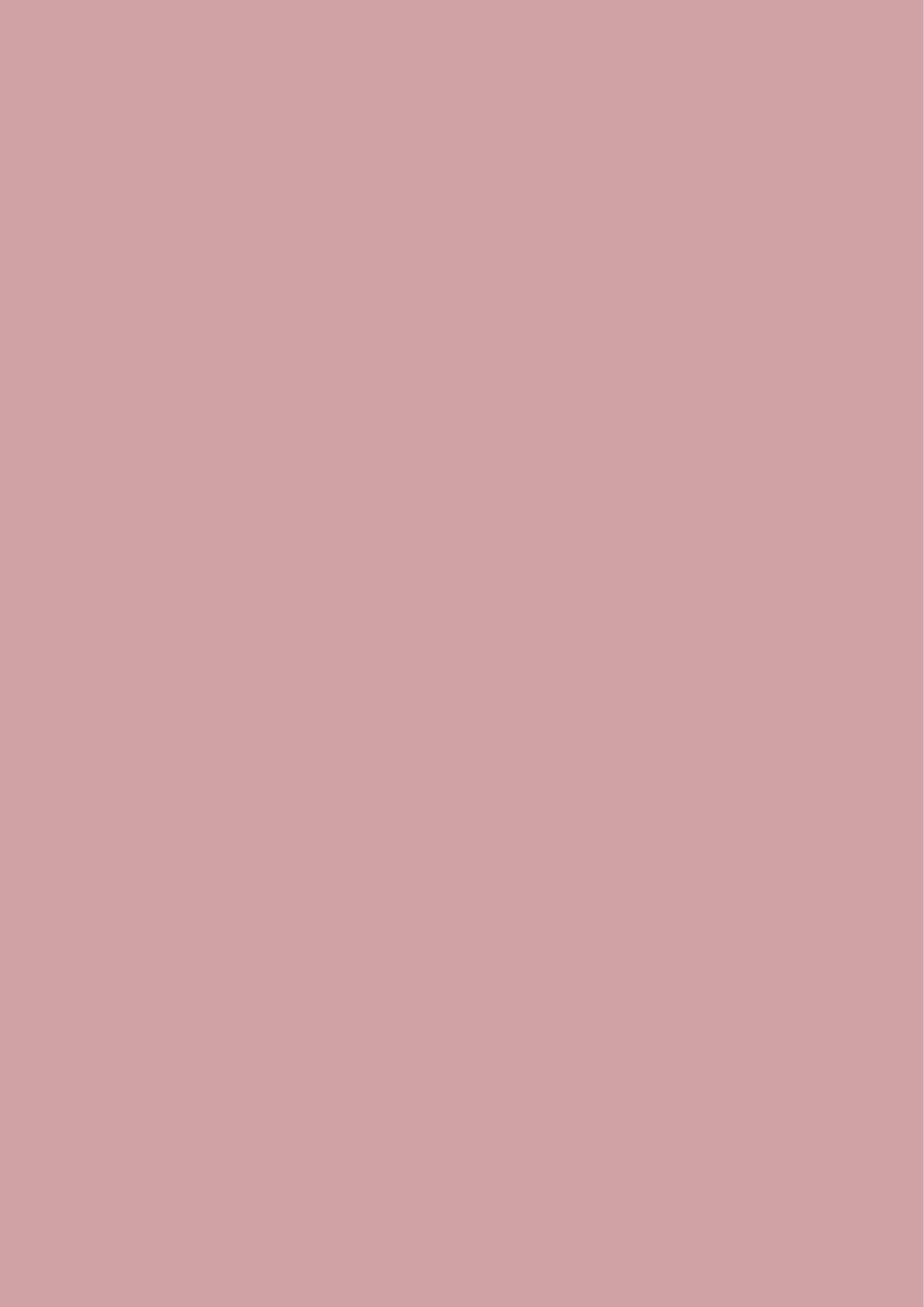## STRENGTHENING THE CYBER RESILIENCE OF THE FINANCIAL SECTOR. DEVELOPMENTS AND TRENDS

## Abstract

The debate about the cyber resilience of the financial sector has become more important in recent years. In this article the authors endeavour to clarify the meaning of this concept and why it has become a topic of growing concern for financial institutions and authorities. They analyse how cyber resilience in the financial sector has evolved in recent years, its current situation and the trends observed. Lastly, they define the way in which the different actors involved work towards enhancing it. In particular, they describe the various regulatory and supervisory actions conducted by the sectoral authorities in this field.

Keywords: resilience, operational resilience, cyber resilience, cyber security, cyber incident.

## 1 Introduction

In recent years references to resilience have become a common topic in all kinds of publications, speeches<sup>1</sup> and debates, both for the authorities and for the private sector, a trend which has been exacerbated by the COVID-19 pandemic. But what does resilience mean?

The term "resilience" comes from the field of psychology and, although there is no single definition, it is usually understood as the ability to adapt to adverse situations. Different terms have derived from this general concept for their use in other fields. One of the most common, particularly relevant from the perspective adopted in this article, is "operational resilience", which the Basel Committee on Banking Supervision (BCBS) defined in its Principles for Operational Resilience<sup>2</sup> as the ability of a bank to deliver critical operations through disruption. This definition can be applied not only to banks, but also to all kinds of private firms and public institutions inside and outside the financial sector.

In an increasingly digitalised world where information and communication technologies (ICT) play a key role in financial operations, the fact that cyber resilience has emerged as a specific case of operational resilience comes as no surprise. This article shall use as a reference the Cyber Lexicon of the Financial Stability Board  $(FSB)<sup>3</sup>$  which defines cyber resilience as the ability of an organisation to continue to

<sup>1</sup> See Hernández de Cos (2019).

<sup>2</sup> See BCBS (2021a).

<sup>3</sup> See FSB (2018).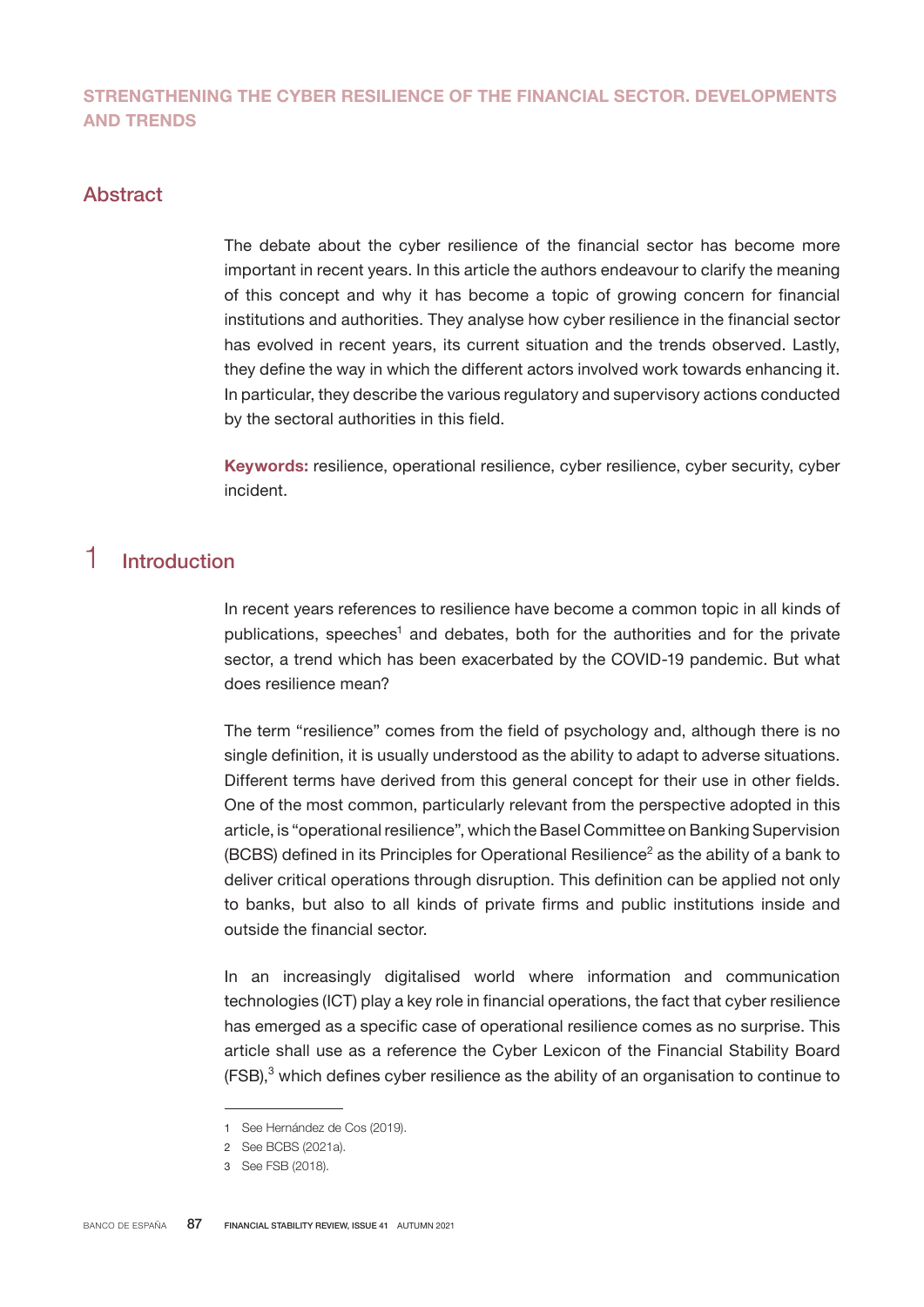carry out its mission by anticipating and adapting to cyber threats and other relevant changes in the environment and by withstanding, containing and rapidly recovering from cyber incidents. This definition encompasses both the cyber security component, which is more preventive, and the business continuity component, which focuses on response and recovery when incidents occur.

The definition of cyber incident in the FSB's Cyber Lexicon refers to events resulting from both non-malicious and malicious activity (caused by cyber attacks). In the latter case, which includes events such as natural disasters, human errors or accidental system failures, they may also affect the ability of institutions and the sector to continue operating normally. Accordingly, resilience to these cyber incidents is equally important. However, the article will analyse intentional incidents in greater depth, given their higher potential impact.

The financial sector is a very complex ecosystem, with numerous participants (including market infrastructures, financial institutions and providers) which are closely interconnected and interdependent, and which have different levels of maturity in terms of cyber resilience.

Some of the financial sector's intrinsic characteristics not only generate a high level of exposure for individual institutions to cyber incidents, but may also help extend or amplify their impact to an extent that could jeopardise financial stability.<sup>4</sup> These characteristics include its strong dependence on technology, its appeal to attackers with different motivations, the high degree of interconnectedness among its members and its high sensitivity to participants' loss of confidence.<sup>5</sup>

For this reason, improving the financial sector's cyber resilience is key for preserving financial stability. This article describes some of the main initiatives that have been or are being carried out by both the private sector and the authorities to help fulfil this objective, with a special focus on those directly affecting the Spanish financial sector.

# 2 Background

## 2.1 Digitalisation and exposure to cyber risk

Historically, the financial sector has been very proactive in the use of information technologies to set in place new business models and optimise internal processes. This digital transformation process has accelerated extraordinarily in recent years, becoming essential for the survival of institutions, for various reasons.

<sup>4</sup> See Herrera, Munera and Williams (2021).

<sup>5</sup> See ESRB (2020).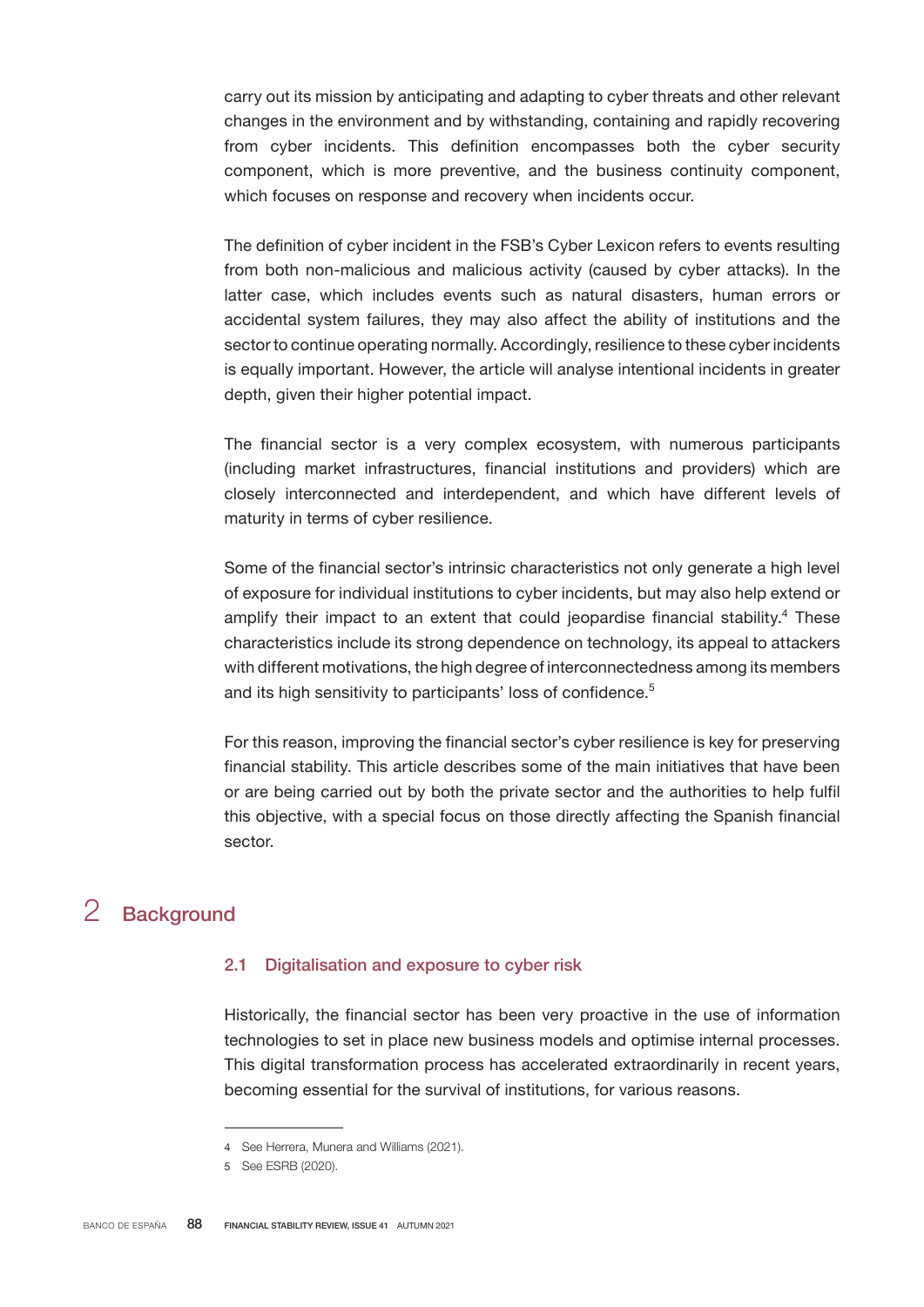First, changes in the expectations of customers, who value the availability of flexible services that are tailored to their needs and are immediately accessible anywhere and on any device. This has been reinforced by the emergence of new competitors for traditional institutions, such as BigTech $^6$  and FinTech<sup>7</sup> firms, which provide customers with highly attractive solutions and are quick to develop new offers.

In addition, the low interest rate economic environment has led institutions to adapt their business models, launching new products and services in their search for alternative sources of income and improving the efficiency of their internal processes to cut costs. All this while harnessing the rapid developments in technology, which have made it possible to multiply systems' capacities while reducing prices.

As a result, the financial sector is highly digitalised, to the point that institutions are completely dependent on their technology, not only as a facilitating instrument for the business, but as a differential and competitive factor. Evidently, the high level of digitalisation increases the risk of cyber incidents (both those caused by system failures and malicious incidents or cyber attacks). Other factors contributing to this increasing risk include the complexity of most financial institutions' technological environment. Thus, legacy applications exist alongside others supported by more innovative technologies resulting not only from transformation processes, but also from the various mergers and acquisitions that have taken place recently in the Spanish financial sector. This complexity makes it difficult for institutions to maintain an adequate control environment and, therefore, makes them more vulnerable.

It is important to note that in order to carry out these digital transformation processes and have access to the technological innovations that can best contribute to their business, financial institutions complement their capacities by procuring external services, investing in start-ups and acquiring third-party products. They also participate in incubators $^{\rm 8}$  and accelerators $^{\rm 9}$  or cooperate in consortia.

For this reason, the resilience and cyber security of these third parties, particularly providers, has become a growing concern for authorities and institutions. In fact, some of these providers have come to form the backbone of the financial sector, at a level comparable to market infrastructures and systemic institutions. They are

<sup>6</sup> According to the FSB, "BigTech firms are large technology companies with extensive established customer networks".

<sup>7</sup> The FSB defines FinTech as "technologically enabled financial innovation that could result in new business models, applications, processes or products with an associated material effect on financial markets and institutions and the provision of financial services".

<sup>8</sup> Incubators offer early-stage entrepreneurs and start-ups a physical space with basic services such as telecommunications in which to set an innovative business idea in motion. They generally provide access to a network of contacts and to expert teams that provide advice for the project to materialise.

<sup>9</sup> Accelerators accompany start-ups that are already operating (unlike incubators, which help early-stage start-ups and provide basic services). Accelerators help boost start-up growth, acting as mentors in business model definition, trade strategies and even fund raising.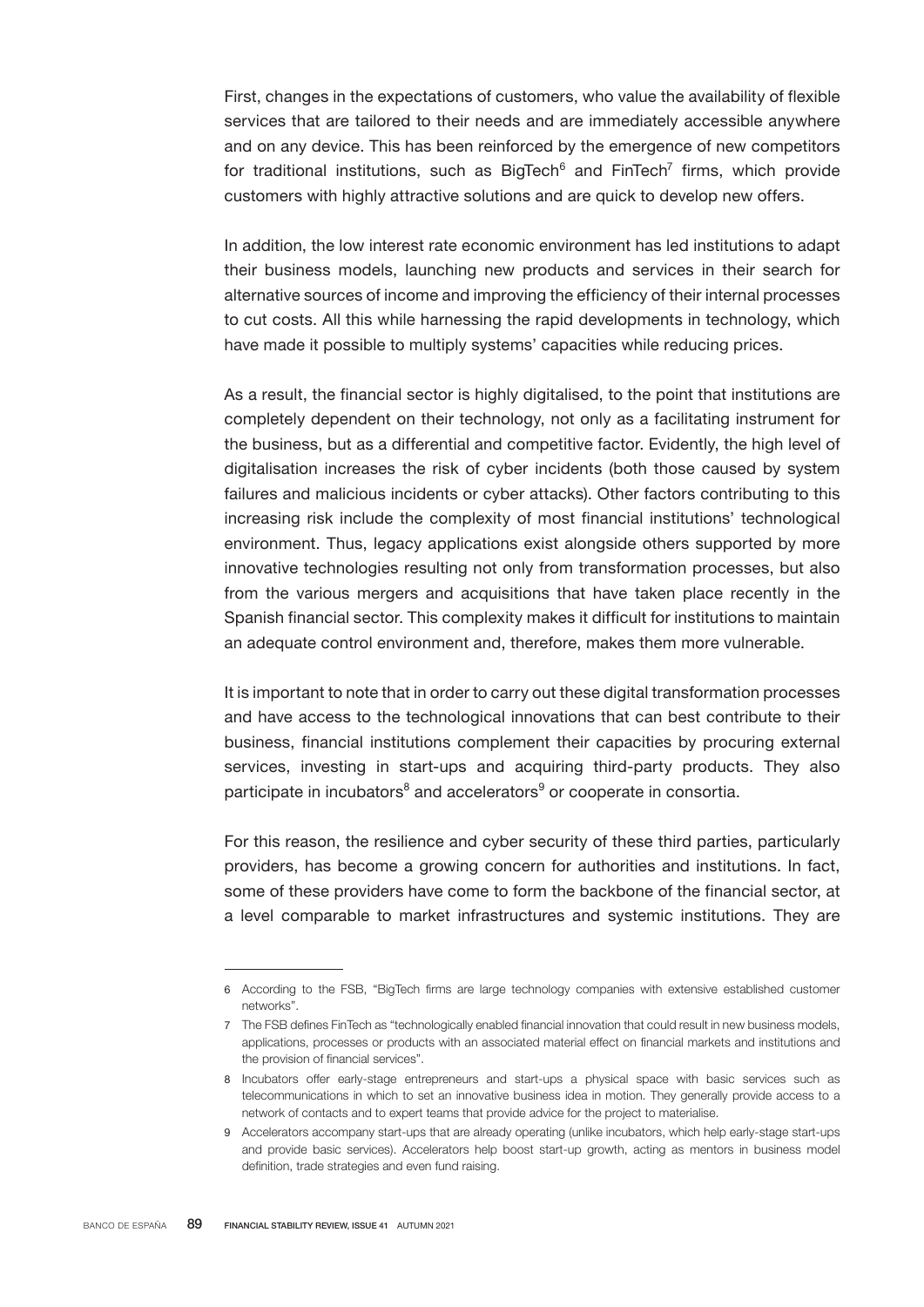therefore unique points of failure, since the incidents affecting them, including unintentional ones, may have an impact on the sector as a whole.

Less well-known niche providers and other third-party dependencies not duly identified, arising from successive sub-contracting along the outsourcing chain, must be added to the list of large providers commonly considered systemic.

Against this backdrop, the COVID-19 pandemic has acted as a catalyst, accelerating the digitalisation processes already in progress at financial institutions and further increasing their dependence on technology service providers.

First, institutions have been forced to expand their portfolio of remote financial services. This has increased the exposure of their customers to attacks. Thus, a very significant growth in phishing,<sup>10</sup> vishing<sup>11</sup> and website and mobile application impersonation, inter alia, has been observed. Although institutions have made, and continue to make, significant efforts to improve customer cyber security education, some customers remain highly vulnerable, particularly those not familiar with digital channels prior to the pandemic.

Second, high teleworking levels have brought about additional risks for institutions and their employees, including those arising from the deployment of new technological infrastructure and the swift implementation of collaborative work solutions, insufficiently securitised access to corporate systems from personal devices and home connection networks, and the handling of confidential data at employees' homes. All of this has generated an increase in the exposure of institutions to cyber threats, exacerbated as a result of the speed imposed by the circumstances, which sometimes led to laxer controls or security analyses in order to continue operating.

In addition, the sudden need to increase the capacity of their systems forced many institutions to acquire additional external services, making them more dependent on third parties, particularly on cloud service providers. This market is highly concentrated in a relatively small number of providers; therefore, any incident at any one of them may have an immediate impact on multiple customer institutions.

The combination of these factors has created a very attractive environment for cyber attackers, who have seized the opportunity. Thus, during the pandemic, the financial sector has been the primary victim of cyber attacks worldwide, second only to the health sector.<sup>12</sup>

<sup>10</sup> Phishing attacks are those where the attacker tries to fraudulently obtain confidential information (passwords, bank details, etc.) from legitimate users, by supplanting the digital identity of a trustworthy institution.

<sup>11</sup> Vishing is a type of social engineering scam via telephone, where through a call the identity of a trustworthy firm, organisation or person is supplanted. The aim is to obtain the victim's personal and sensitive information.

<sup>12</sup> See BIS (2021).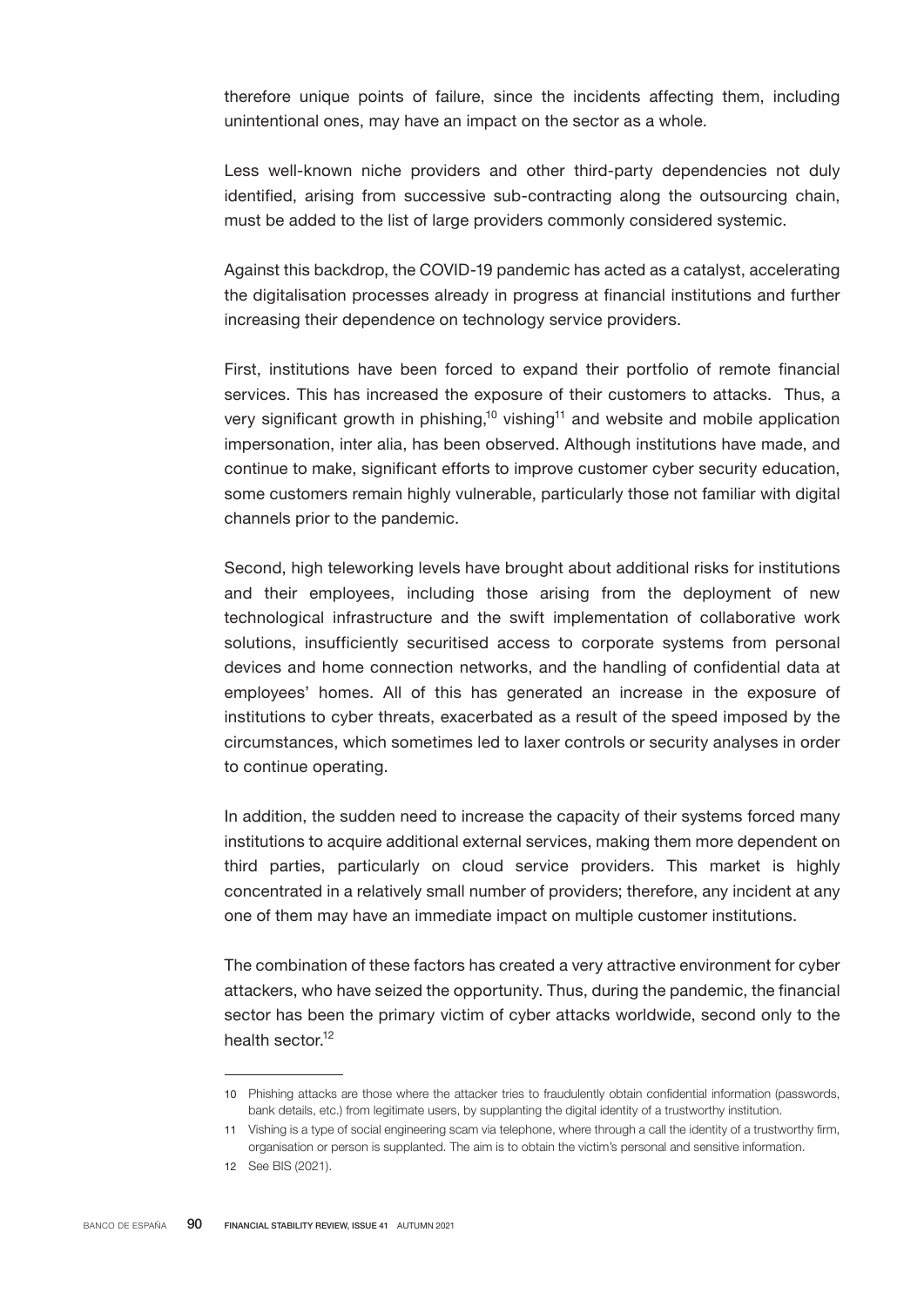Although some studies suggest that the financial sector is one of the critical sectors best equipped to deal with cyber risks, in part owing to its high level of regulation and supervision, cyber resilience among its participants is uneven. Sometimes the security measures and controls implemented by institutions, particularly smaller ones, are not enough to manage the cyber risks which the pandemic has exacerbated. It is therefore no surprise that among the institutions that have seen the biggest rise in the number of incoming cyber attacks, credit cooperatives, payment institutions and insurance companies (which belong to sectors where many small institutions are concentrated) stand out.<sup>13</sup>

In addition to cyber attacks attributable to organised crime, which pursue an economic benefit, an increase has also been seen in geopolitically motivated cyber attacks, some of which have been very sophisticated and were aimed at different supply chain providers.

### 2.2 The financial system in the face of geopolitical tensions

Since we have historical records, the economic and financial scenario has been both a cause of conflict and an object of dispute. State security has always been multidimensional. Aside from military matters, social, political and economic and financial aspects (the latter two being our concern at hand) have been and continue to be of vital importance. In its role of channelling economic resources and acting as a driving force for the productive business sector, the financial system is an essential element for economic development. For this reason, in the field of geopolitics, the adversaries' financial sector has become a priority for the enemies of any State.

In recent decades cyberspace<sup>14</sup> has become another domain, to be added to the traditional land, sea, air and space domains, as a means for attacking and defending objectives. States are investing ever more resources in developing their capabilities in this field, on both the defensive and offensive fronts.

From the defensive perspective, cyber resilience and the protection of critical financial sector infrastructures are reflected in the national security strategies of a growing number of countries, including Spain.<sup>15</sup> The International Telecommunication Union, a specialised agency of the United Nations for ICT, which publishes a global cyber security index each year, classified Spain in its 2020 edition<sup>16</sup> as one of the countries with the greatest capacity in terms of cyber security and cyber resilience (ranking fourth), a reflection of its maturity in this sphere.

<sup>13</sup> *Ibid.*

<sup>14</sup> NIST defines cyberspace as "a global domain within the information environment consisting of the interdependent network of information systems infrastructures including the Internet, telecommunications networks, computer systems, and embedded processors and controllers".

<sup>15</sup> See DSN (2017 and 2019).

<sup>16</sup> See International Telecommunication Union (2021).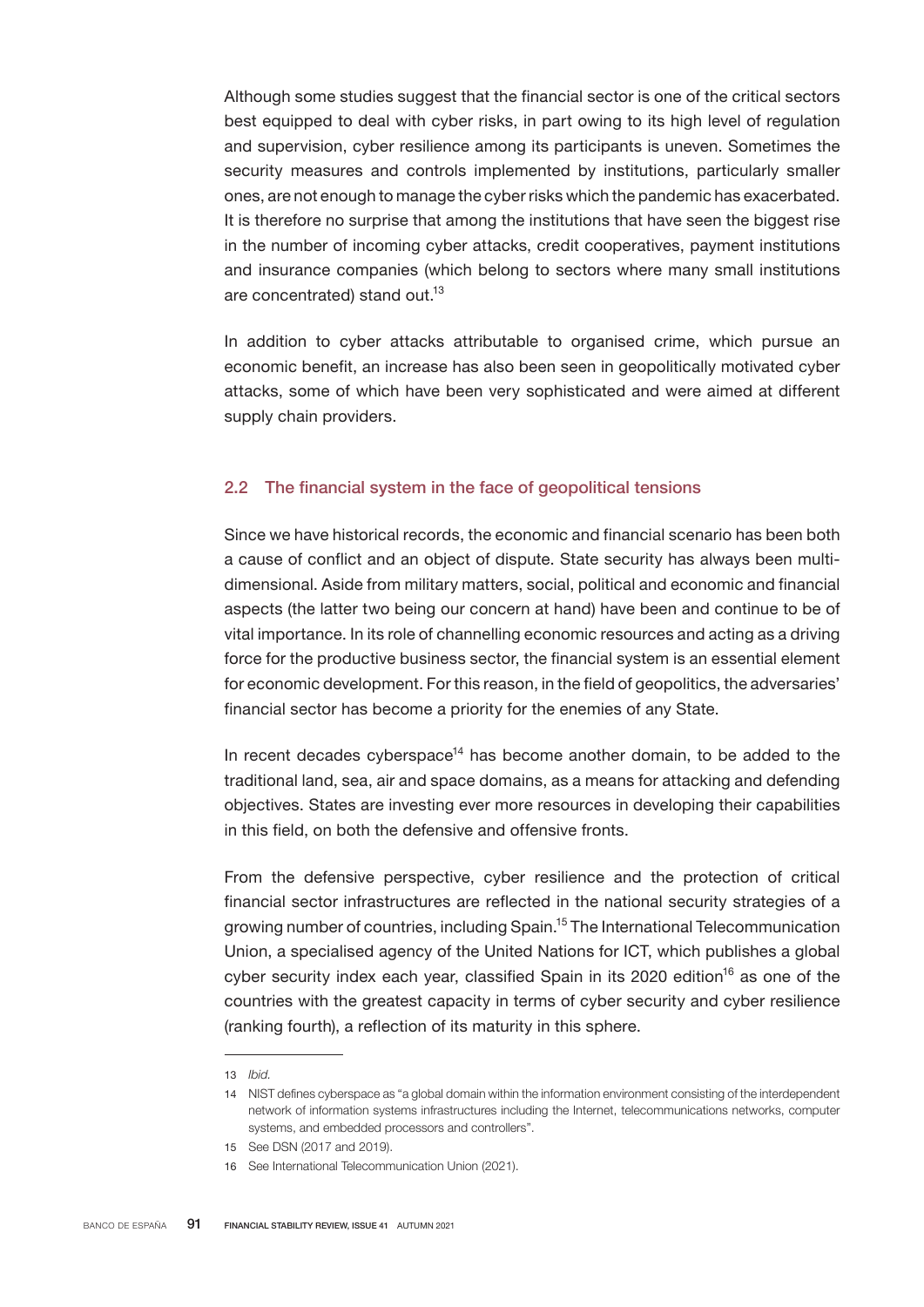## ESTIMATION OF NUMBER OF STATE-SPONSORED CYBERATTACKS (2005-2020) Chart 1



As regards the offensive component, the organisation of specialised and operational groups responsible for launching attacks against other powers in cyber space is common, whether integrated in military structures or financed and organised outside them. Since 2005 at least 34 countries are suspected of having sponsored cyber attacks. As shown in Chart 1, it is estimated that China, Russia, Iran and North Korea sponsored 77% of all suspected operations<sup>17</sup> and that, in view of their resources and investment, they are expected to continue to be the most active actors in the future, although other western powers, such as the United States, the United Kingdom and Israel, also play a very significant role.

The term "state-sponsored actors" is generally used to refer to these types of State groups whose priorities, together with cyber espionage and influence operations, are cyber attacks against other States' critical infrastructures, with the financial sector having become a primary target. Thus, the 2019 Annual Report on National Security issued by Spain's National Security Department (DSN) indicates that in Spain 54% of cyber attacks against critical infrastructures targeted the financial sector.<sup>18</sup>

State groups have a high level of economic support, which enables them to have highly qualified staff and advanced offensive capabilities. Although their cyber attacks are comparatively less frequent, they have a potentially greater impact than campaigns conducted by non-state actors, such as hacktivists<sup>19</sup> or cyber criminals.

One of the main objectives of these groups is to destabilise the States they attack, and undermining confidence in the financial system is a very efficient way of

<sup>17</sup> See Council on Foreign Relations (2021).

<sup>18</sup> See DSN (2021).

<sup>19</sup> Hacktivism (a combination of "hacking" and "activism"), also known as cyber activism, refers to the use of digital tools and attacks for politically motivated purposes.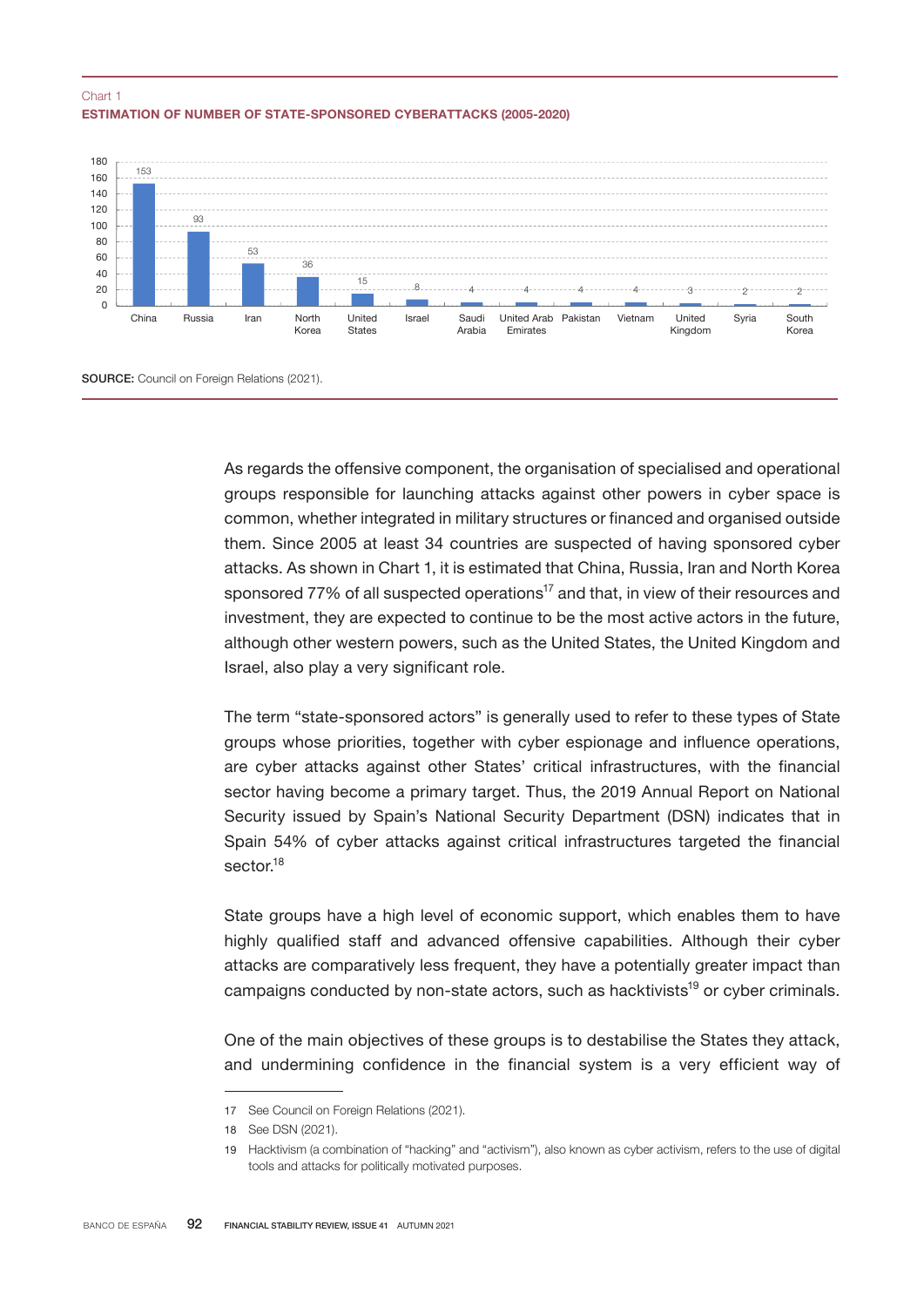achieving this. By taking advantage of the high degree of interconnectedness between the different participants in the financial sector, attackers seek to generate cyber incidents that can spread, escalate in magnitude and rapidly generate systemic consequences. In this connection, both the European Central Bank (ECB) and the European Systemic Risk Board (ESRB) have warned about the existence of plausible channels through which a cyber incident might evolve into a serious financial crisis.<sup>20</sup>

Given their nature, assets managed by financial institutions are easily (if not directly) monetisable and, accordingly, they are especially attractive for cyber attackers. Some of the most harmful State groups, such as those backed by North Korea, are particularly active in launching cyber attacks which aim to perform fraudulent transfers,<sup>21</sup> steal cryptocurrencies or demand ransom in exchange for returning to their victims and not disseminating the information encrypted by the attackers  $($ ransomware).<sup>22</sup> The United Nations Security Council<sup>23</sup> recognises that these groups have become an additional source of financing for the States promoting them and a practical way of averting, or at least mitigating, the effect of international economic sanctions. Data theft is another channel used by attackers to obtain financing; cyber attacks financed by States with the aim of obtaining sensitive information that may be economically useful are increasingly frequent.

Lastly, as mentioned earlier, cyber attacks against third parties have become more numerous and sophisticated. The SolarWinds case is a paradigmatic example of the consequences of these attacks. In December 2020 it was discovered that software<sup>24</sup> distributed by SolarWinds had been modified by a group of cyber attackers to install a Trojan<sup>25</sup> in all the customers that used this product. The parties affected included numerous US federal agencies, NATO, the European Parliament and firms such as Microsoft, as well as others in various sectors, including the financial sector, around the world. This cyber attack, attributed to Russian intelligence services, which was extremely sophisticated and managed to go undetected for months, is a perfect example of the impact supply chain cyber attacks can have. Despite the time and resources needed to prepare and carry out such a far-reaching operation, the attackers managed to infiltrate thousands of organisations and important firms through a single point of entry, thereby multiplying manifold the attack's effectiveness and efficiency.

<sup>20</sup> See ESRB (2020).

<sup>21</sup> Attack on the Bangladesh Bank (the central bank of Bangladesh) in which fraudulent transfers were made via the SWIFT network totalling over \$80 million.

<sup>22</sup> Ransomware is a type of malicious software that restricts access to certain parts or files of the infected operating system and then demands ransom to remove the restriction.

<sup>23</sup> See United Nations (2019).

<sup>24</sup> The software, called "Orion", is used by customers to monitor their technological infrastructure.

<sup>25</sup> In IT, a Trojan horse or Trojan is a programme that appears to be legitimate and harmless but, when executed, gives the attacker remote access to the infected computer.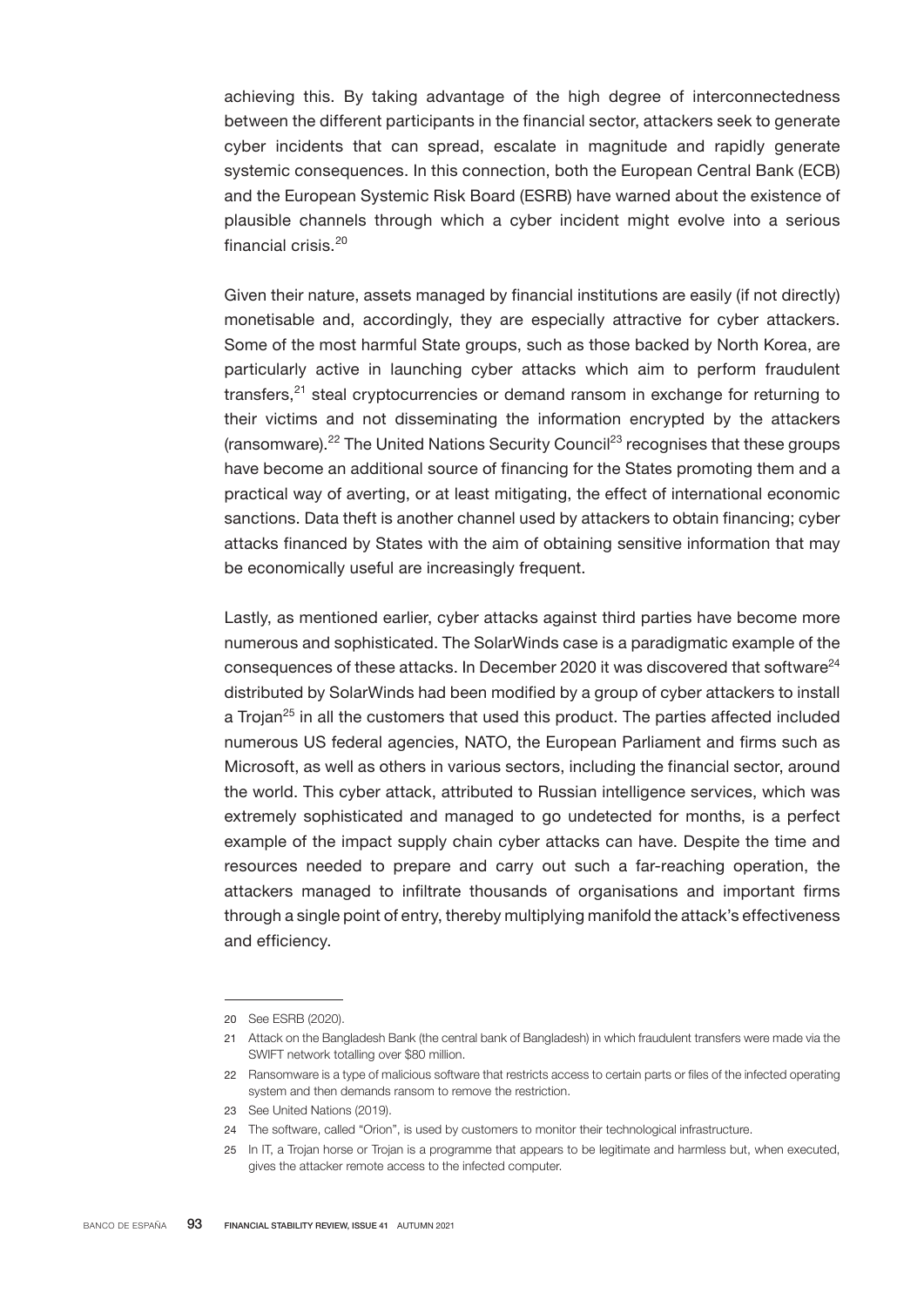## 3 Cyber resilience and the financial sector

### 3.1 Developments in cyber resilience in the financial sector

Although the use of the terms "resilience" and "cyber resilience" did not become widespread in the financial sector until 2016, this does not mean that before then there was no concern, both among the authorities and among the institutions themselves, for managing risks with a potential impact on institutions' resilience and, more specifically, on the technological front.

Back in 2005, concern for technological risk and business continuity, both within the broader field of operational risk management, had started to become widespread. The focus was mainly on technology and the authorities' perspective was microprudential. In this vein, in 2007 the Banco de España started to conduct the first on-site inspections to analyse the situation of technology and the management of associated risks at the institutions it supervised. For this purpose, it developed an initial methodology, which has been subsequently improved.

Since then, the concepts have evolved significantly, in parallel to the sector's growing digitalisation and awareness of the significance of these non-financial risks. For instance, the first version of the "Principles for the Sound Management of Operational Risk", published in 2011<sup>26</sup> by the BCBS, only mentioned the word "resilience" once and did not include any reference to the prefix "cyber". By contrast, the revisions to these principles published in  $2021^{27}$  mention "resilience" 22 times, use the prefix "cyber" eight times and include a new principle on ICT risk management.

In recent years it has become evident that cyber resilience is a global concern requiring the cooperation of all the actors involved. This has led to the emergence of numerous fora for debate and cooperation in the industry and among authorities, and to a highly significant regulatory and legislative effort. There has also been a shift towards a more holistic approach which does not focus exclusively on managing technology, but grants the same importance to persons and processes in organisations, linking up with existing disciplines, such as business continuity.

In 2014 the European Banking Authority (EBA) began to analyse the regulatory and supervisory status of technological risks in the different European jurisdictions. Since then, the EBA has created specialised working groups and published abundant regulations with much impact on the sector. Notable are the 2017 "Guidelines on ICT risk assessment under the Supervisory Review and Evaluation Process (SREP)",<sup>28</sup> the "Recommendations on outsourcing to cloud service providers", also published

<sup>26</sup> See BCBS (2011).

<sup>27</sup> See BCBS (2021b).

<sup>28</sup> *[EBA Guidelines on ICT risk assessment under the Supervisory Review and Evaluation Process](https://www.eba.europa.eu/sites/default/documents/files/documents/10180/1954038/0d11223d-d682-4bd9-bb82-72b81ba6282e/Guidelines%20on%20ICT%20Risk%20Assessment%20under%20SREP%20%28EBA-GL-2017-05%29_EN.pdf?retry=1) [\(SREP\) \(EBA/](https://www.eba.europa.eu/sites/default/documents/files/documents/10180/1954038/0d11223d-d682-4bd9-bb82-72b81ba6282e/Guidelines%20on%20ICT%20Risk%20Assessment%20under%20SREP%20%28EBA-GL-2017-05%29_EN.pdf?retry=1) [GL/2017/05\)](https://www.eba.europa.eu/sites/default/documents/files/documents/10180/1954038/0d11223d-d682-4bd9-bb82-72b81ba6282e/Guidelines%20on%20ICT%20Risk%20Assessment%20under%20SREP%20%28EBA-GL-2017-05%29_EN.pdf?retry=1).*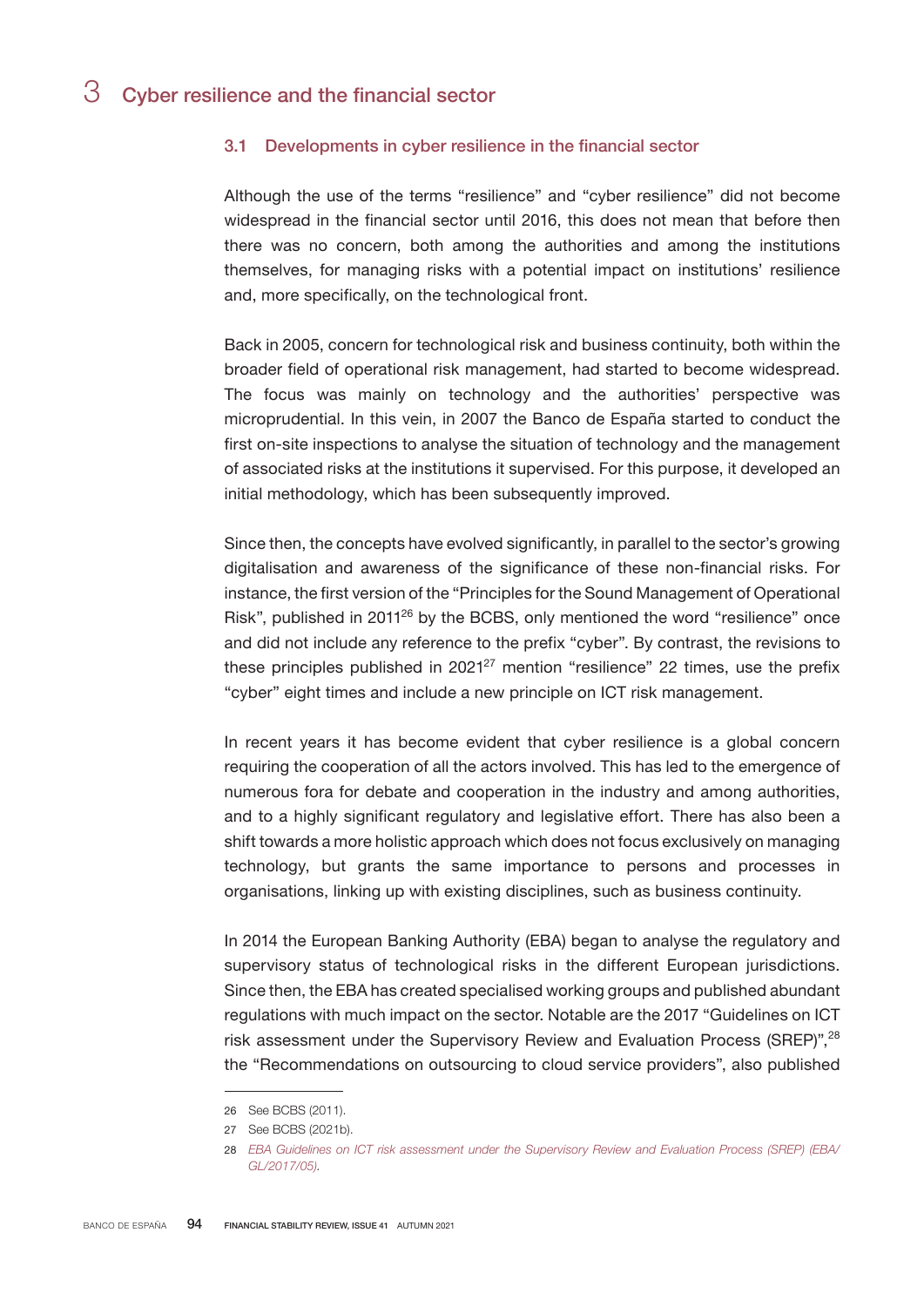in 2017<sup>29</sup> (subsequently integrated into the 2019 "Guidelines on outsourcing arrangements"<sup>30</sup> and repealed in their original form) and the 2019 "EBA Guidelines on ICT and security risk management".<sup>31</sup>

The Single Supervisory Mechanism (SSM) also commenced its activity in 2014, centred on the ECB as the banking supervisor for the euro area, and paid special attention to ICT risk from the beginning. Not only did it draw up ad hoc chapters in the supervisory manual for use during targeted on-site inspections, but it also developed a methodology for the ongoing assessment of ICT risk during the supervisory review and evaluation process. It also set up a procedure for institutions to report significant cyber incidents and carried out various horizontal analyses in connection with ICT risk and its management, part of whose findings are shared with the industry.<sup>32</sup>

The publication of "Guidance on cyber resilience for financial market infrastructures" $33$  by CPMI-IOSCO $34$  in 2016 and of the Bank of England's Discussion Paper "Building the UK Financial Sector's Operational Resilience"35 in 2018 marked a turning point from which the discussion about operational resilience and cyber resilience started to become commonplace in the sector. The underlying idea is that implementing preventive measures to try to avoid cyber incidents is not sufficient. It is necessary to assume that they will occur and be prepared to manage them in order to minimise their impact and be able to continue providing critical functions and services.

Since 2018 all sorts of studies and regulations have been published on cyber resilience. Some notable examples include the publication in 2018 of the FSB's "Cyber Lexicon", the ECB's "Cyber Resilience Oversight Expectations"36 and the BCBS's "Cyber-resilience: range of practices".<sup>37</sup> The BCBS also published in 2021 "Principles for Operational Resilience", which has aroused much interest in the sector.

Beyond the regulatory sphere, initiatives regarding the supervision of these risks have also grown significantly in recent years. Most authorities have allocated specialised resources both for ongoing monitoring and on-site inspections of institutions and for horizontal activities on the sector as a whole.

<sup>29</sup> *[Recommendations on outsourcing to cloud service providers \(EBA/](https://www.eba.europa.eu/sites/default/documents/files/documents/10180/2170125/e02bef01-3e00-4d81-b549-4981a8fb2f1e/Recommendations%20on%20Cloud%20Outsourcing%20%28EBA-Rec-2017-03%29_EN.pdf?retry=1)*[REC/2017/03\)](https://www.eba.europa.eu/sites/default/documents/files/documents/10180/2170125/e02bef01-3e00-4d81-b549-4981a8fb2f1e/Recommendations%20on%20Cloud%20Outsourcing%20%28EBA-Rec-2017-03%29_EN.pdf?retry=1)*.*

<sup>30</sup> *[Guidelines on outsourcing \(EBA/GL/2019/02\).](https://www.eba.europa.eu/sites/default/documents/files/documents/10180/2551996/38c80601-f5d7-4855-8ba3-702423665479/EBA%20revised%20Guidelines%20on%20outsourcing%20arrangements.pdf?retry=1)*

<sup>31</sup> *[EBA Guidelines on ICT and security risk management \(EBA/GL/2019/04\).](https://www.eba.europa.eu/sites/default/documents/files/document_library/Publications/Guidelines/2020/GLs%20on%20ICT%20and%20security%20risk%20management/872936/Final%20draft%20Guidelines%20on%20ICT%20and%20security%20risk%20management.pdf)*

<sup>32</sup> See ECB (2021).

<sup>33</sup> See CPMI-IOSCO (2016).

<sup>34</sup> Committee on Payments and Market Infrastructures and International Organisation of Securities Commissions.

<sup>35</sup> See Bank of England (2018).

<sup>36</sup> See ECB (2018).

<sup>37</sup> See BCBS (2018).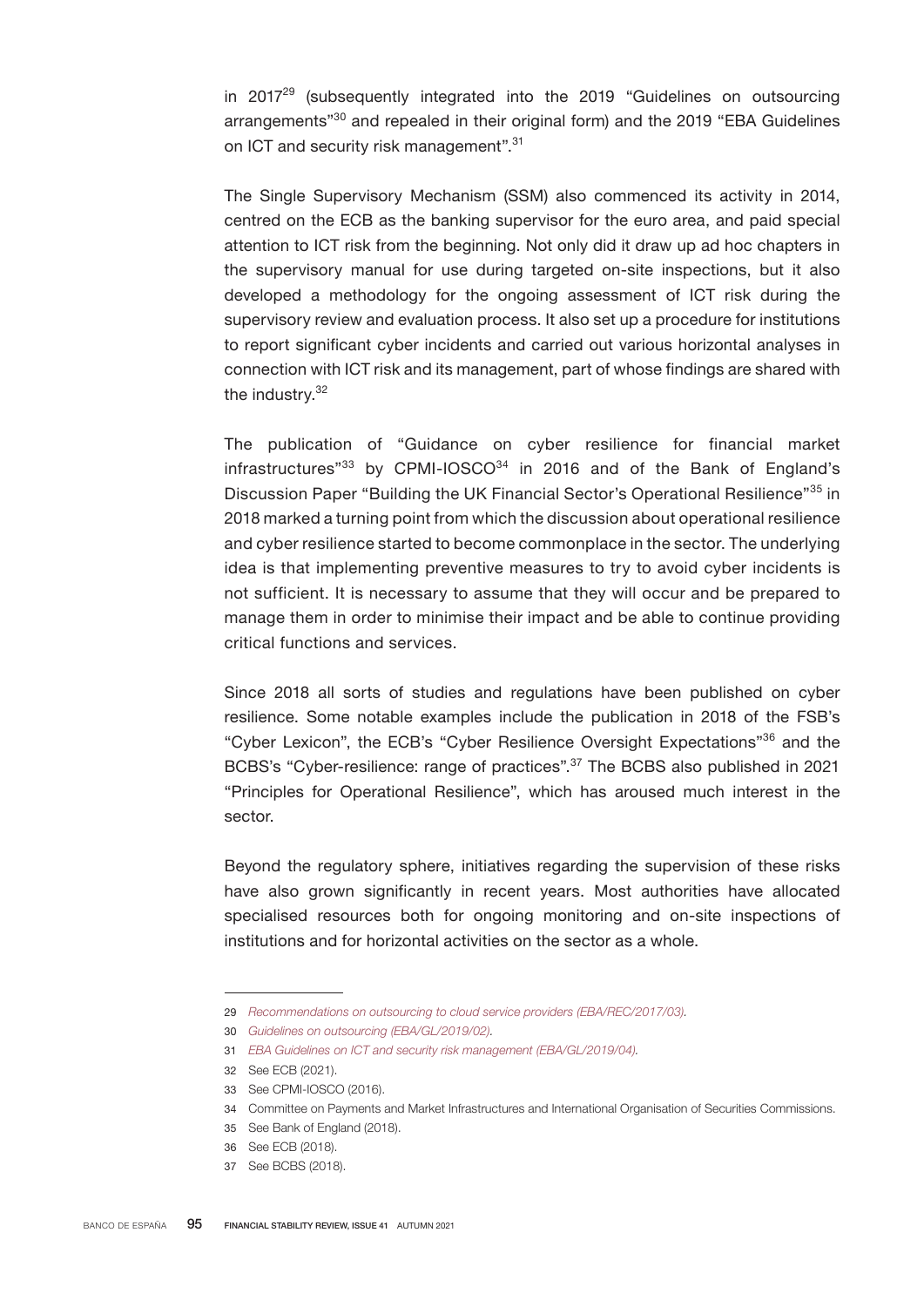#### NUMBER OF INCIDENTS MANAGED BY THE CCN-CERT Chart 2



The Banco de España is one of the European supervisors with the greatest capacity and experience in this area. For this reason, it has contributed and continues to contribute significantly to the development of the main European and global regulatory and legislative initiatives and to the progress of the SSM's actions. From the perspective of market infrastructures, the Banco de España participates in the oversight of euro area payment systems and of central securities depositories, and in the supervisory colleges for central counterparties.

On the domestic front, in addition to exercising its supervisory and oversight responsibilities, it carries out numerous horizontal activities aimed at acquiring overall knowledge of Spanish institutions' technological situation and at improving their – and the overall financial sector's – cyber security and cyber resilience.

## 3.2 Current situation

As noted above, recent years have seen a substantial rise in the frequency and sophistication of attacks on the financial sector. Chart 2 shows the increase in the number of cyber incidents occurring in Spain and managed by the National Cryptology Centre (CCN),<sup>38</sup> a significant proportion of which targeted the financial sector. The CCN figures also show that 64% of the incidents managed in 2019 were classed at a high, very high or critical alert level.<sup>39</sup>

Accurately quantifying the costs associated with a cyber incident is no easy task since, while numerous studies have been conducted on the matter in recent years,

<sup>38</sup> See CCN (2021).

<sup>39</sup> In the report *Ciberamenazas y tendencias. Edición 2020,* incidents are classified into five alert levels: critical, very high, high, medium and low.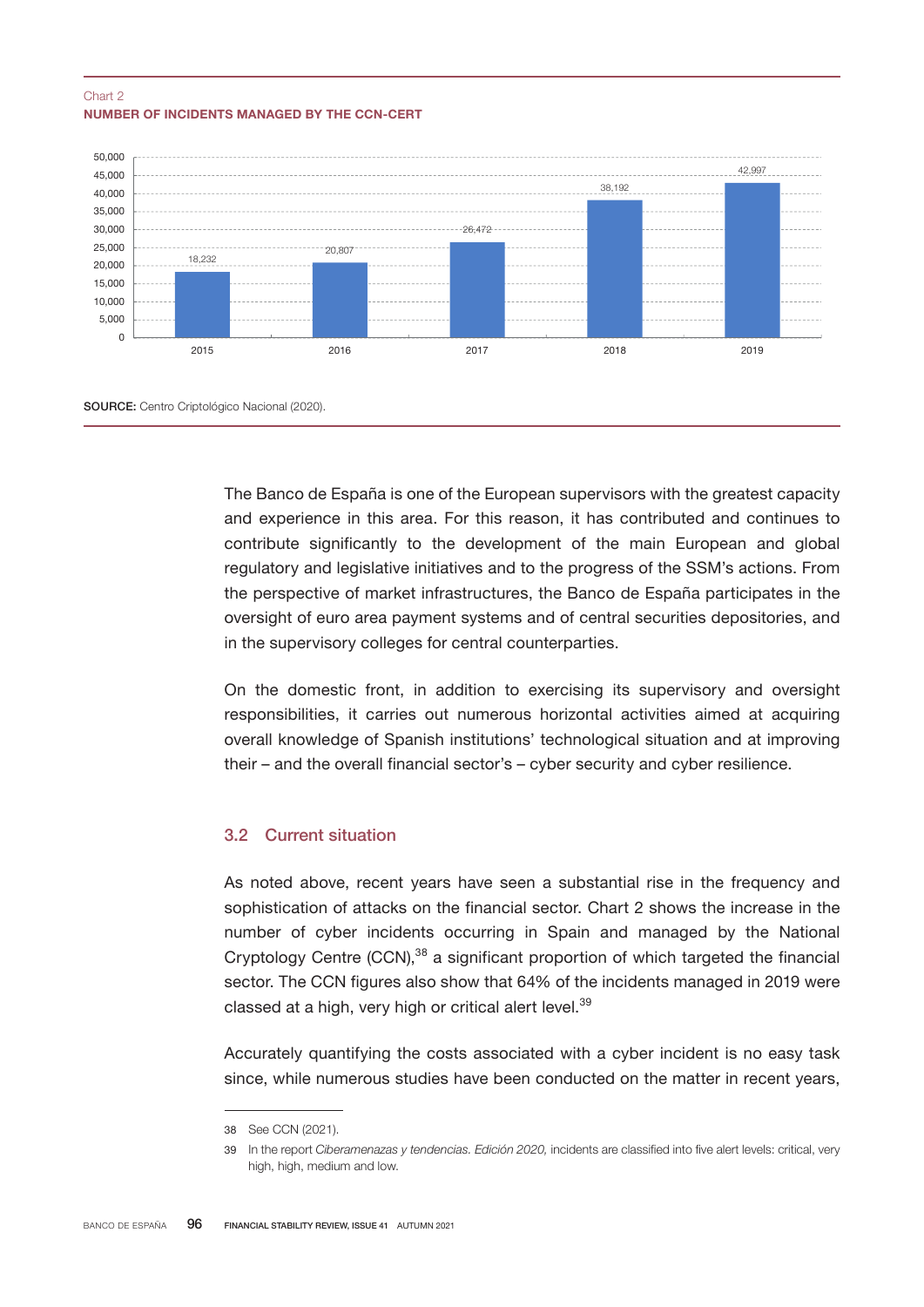standard definitions and reliable, homogeneous and comparable historical data are as yet unavailable. There is nonetheless a consensus view that the fallout from cyber incidents (including the associated economic losses) is lessened at companies that have in place suitable measures to safeguard their systems and ensure any incidents are detected early, as well as response and recovery mechanisms to address such incidents.

The COVID-19 crisis (very long-lasting and global in reach) has underscored the pivotal role played by proper ICT management and the importance of cyber resilience for the correct functioning of the financial sector. Indeed, despite increased exposure to cyber incidents and the rise in the number of incoming cyber attacks, the impact on the sector has been limited. It is only fair to acknowledge that this is in large part thanks to the prior efforts and investments that both the authorities and market infrastructures, institutions and their providers (who have emerged as a key component of the ecosystem) have made in recent years in order to enhance their cyber resilience.

Key to achieving this goal is the proper management of all technological assets (everything from infrastructure items to data), through their entire life cycle: identification, classification in terms of criticality, changes required to ensure that assets remain operational in a diligent and secure manner, constant monitoring of their status and controlled elimination where they fall out of use.

Moreover, in response to an environment in which cyber threats are on the rise and attackers are ever more sophisticated, institutions have evolved from an approach centred on safeguarding their connections with the outside world (or perimeter) to a more holistic one, in which considering all potential threat vectors (including internal ones) is paramount. Thus, while continuing to work on perimeter security, they have now turned their attention to segmenting their internal networks or, in other words, to splitting them into isolated sub-networks. This is a crucial security mechanism since it prevents or hinders an attacker who compromises a system from gaining access to other systems outside the compromised sub-network.

As part of this holistic approach, which goes beyond technology and in which the human factor has a key role to play, training and raising the awareness of all of an institution's employees (and those of its providers) is crucial. The importance of these measures cannot be overstated, since employees are the weakest link in the chain and are often the entry vectors most targeted by attackers. With this in mind, institutions have in recent years been developing cyber security training programmes, both for their management and the rest of their staff, including courses and practical exercises, such as simulated phishing and vishing attacks.

As explained above, the concept of cyber resilience implies the capacity to anticipate, withstand, contain and rapidly recover from cyber incidents. Thus, it is important to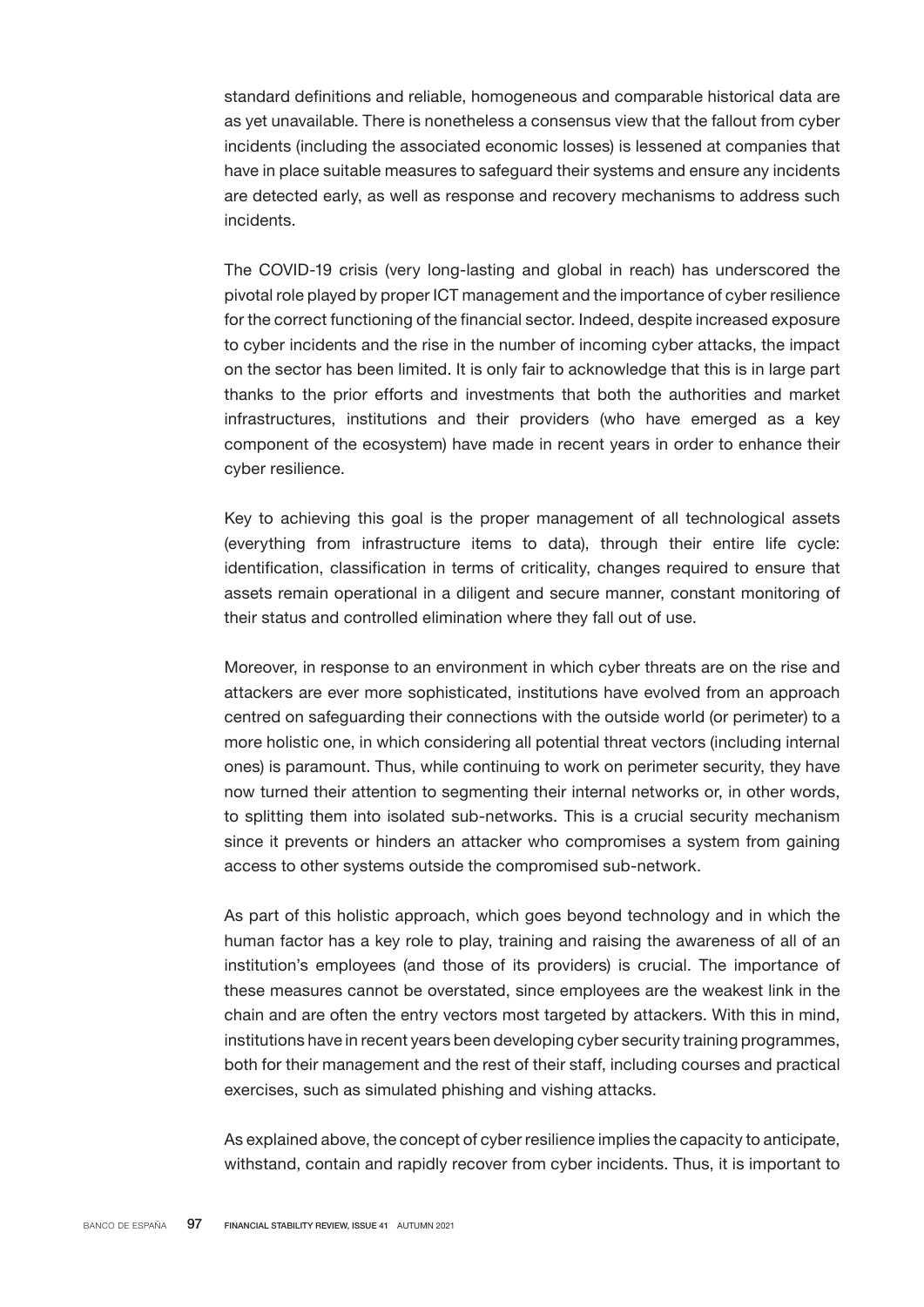work on the assumption that cyber incidents are a given and that there may be disruptions to critical services, calling for recovery. Detection, response and recovery capacities thus take on particular importance, interlinking resilience with the field of business continuity.

With a view to guaranteeing the desired levels of cyber resilience, institutions set in place and trial their business continuity and IT contingency plans, envisaging an array of adverse scenarios, cyber attacks included. Moreover, they conduct crisis management simulations to check that suitable procedures are in place throughout the course of the incident simulated.

## 3.3 Trends

Rapid breakthroughs in technology and constant changes in the way such technology is deployed in the provision of financial services make up an ever-shifting backdrop, against which the threats and their materialisation in the various risks are also changeable. All of which leaves financial sector participants with no choice but to adapt constantly, as measures that are today effective to ensure the target levels of resilience may be found wanting tomorrow.

Specific cyber security-related measures and controls notwithstanding, institutions must give thought to the cyber security paradigm or model according to which they wish to integrate the implementation of such measures. With this in mind, government agencies such as the  $NSA^{40}$  and organisations that lead the field in the technology space such as the NIST<sup>41</sup> have come out in favour of incorporating Zero Trust architectures, a model founded on the two premises detailed above: the assumption that, sooner or later, cyber incidents will occur, and the management of an ever more porous perimeter.

Up until a few years ago, the boundary between an institution and the world outside was clear-cut and easier to identify and manage. Today, those lines have been blurred owing to the multitude of connections required to enable remote access by employees and suppliers, the implementation of Bring Your Own Device<sup>42</sup> policies and the outsourcing of processes, e.g. to cloud service providers. Each of these new connections (as well as any assets connected to an institution's network) must be monitored and controlled.

The Zero Trust model advocates eliminating the principle of trust from all transactions. In other words, under this architecture, the aim is to segregate each IT asset (including

<sup>40</sup> See NSA (2021).

<sup>41</sup> See NIST (2020).

<sup>42</sup> Bring Your Own Device, abbreviated to BYOD, is a corporate policy whereby employees take their own personal devices (laptops, tablets, mobiles, etc.) to their place of work in order to access company resources such as e-mail, databases and server files, as well as personal data and applications.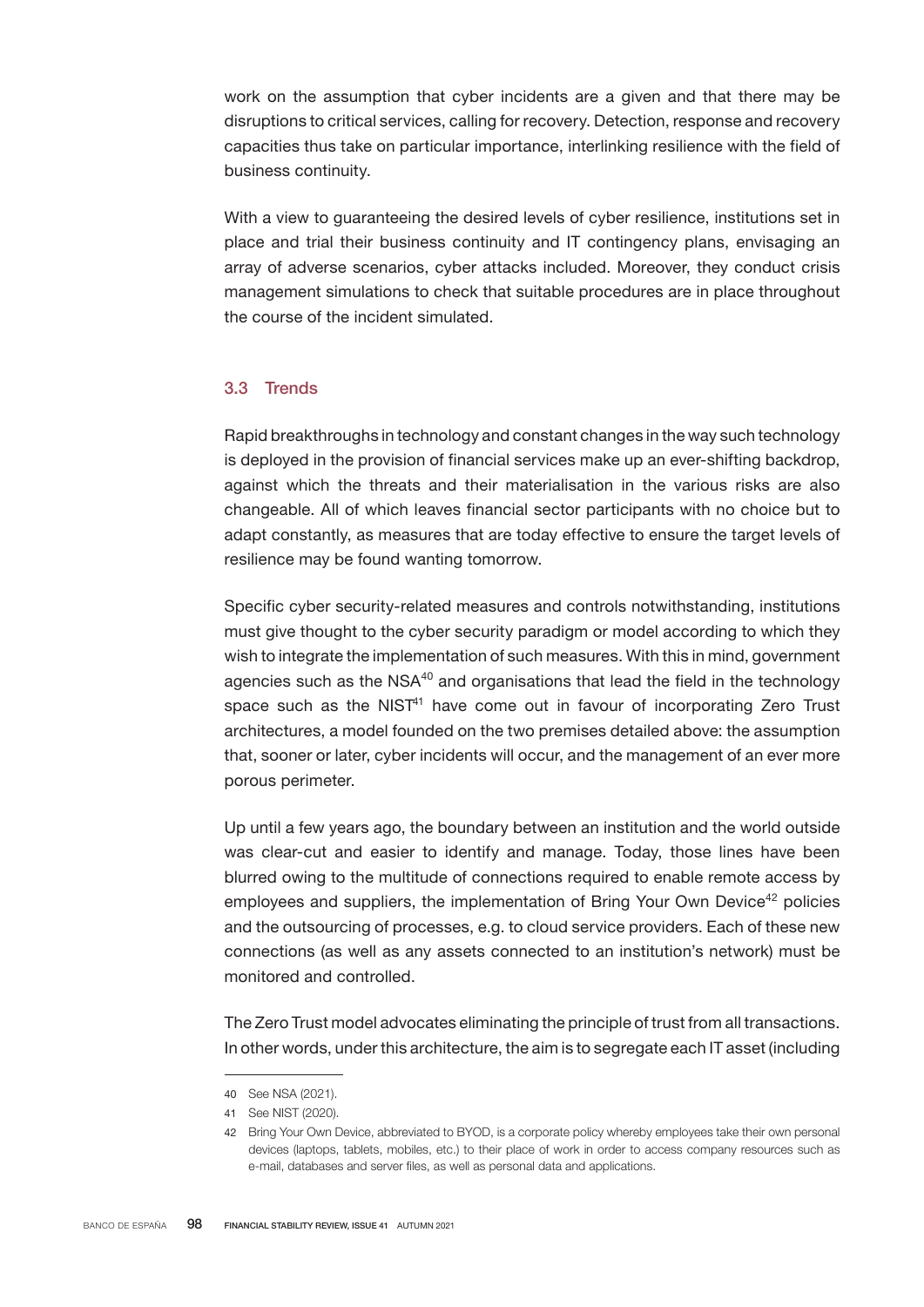



data), and to apply the principles of least privilege and denial by default, thereby ensuring that users are at all times explicitly identified in every relevant transaction.

Thus, just as the importance of segregating networks has been stressed, making it harder for a successful attack to spread within an institution's internal network, this approach has now been broadened to include the segregation of all key assets and the performance of identity checks in any transaction that crosses any of the red lines drawn. Needless to say, once rolled out on a widespread basis, this model will enhance the security profile of an institution and reduce the impact of any cyber incidents, as can be seen in Chart 3. Yet it does have certain drawbacks, such as an increase in complexity and the transactional load, or a less user-friendly experience, so the implementation and application of the model calls for a detailed, risk-based study.

As for new technologies, the cyber resilience of financial institutions will be particularly affected by developments in artificial intelligence-related technologies. Here, use cases are identified in the fields of offensive and defensive cyber security, in what could be called a technology race.

On the offensive front, noteworthy examples include the use of artificial intelligence solutions to sidestep traditional access control mechanisms and, more effectively still, those based on images or voice patterns; inserting malware<sup>43</sup> in legitimate applications and controlling the use of such applications, or what has been dubbed smart malware, i.e. malicious software that learns an organisation's (users' or programs') permitted usage patterns, mimics them and capitalises on the existing vulnerabilities to escape unnoticed and propagate.

<sup>43</sup> Malware refers to any type of software that intentionally performs harmful actions on an IT system without the user's knowledge.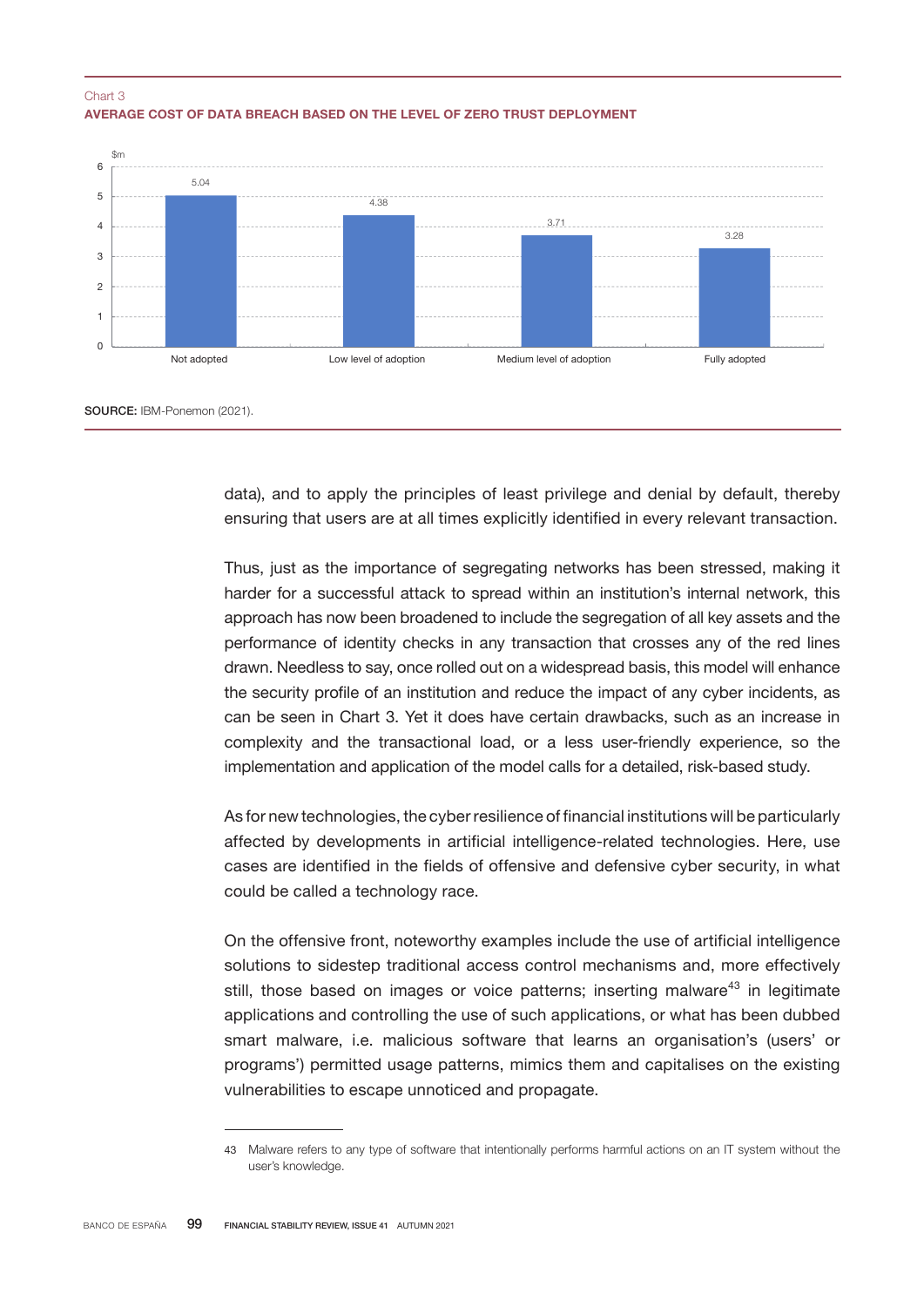Notable examples on the defensive side include the modelling of organisations' network traffic behaviour. Artificial intelligence enables the detection of particularly complex anomalous behaviour patterns in huge volumes of information, outperforming human analysts or traditional systems, integrating this within antivirus or intruder detection and prevention systems.

The end result of this race to harness the possibilities offered by artificial intelligence will in large part depend on which applications develop faster and on the pace of adoption by institutions.

Institutions will continue strengthening their recovery models since, in the last instance and assuming a cyber incident occurs, they will in certain adverse circumstances need to recover their services where the integrity, confidentiality or availability of their information has been affected. Of particular interest in this regard are data vaulting measures, a term that refers to the offline, offsite storage of the set of critical data an institution needs to ensure its critical services remain operational.

A case in point is the initiative currently in progress at Sheltered Harbor, a subsidiary of the Financial Services Information Sharing and Analysis Center (FS-ISAC), with the participation and backing of the leading US banking associations.<sup>44</sup> The operating model set in place requires participating institutions to send their information, encrypted and in the agreed format, to shared data vaulting facilities so that, in the event of a major contingency and thanks to their participation in the initiative, their data can be recovered and processed at the facilities of other participating institutions that have not been affected.

Meanwhile, the authorities continue stepping up their efforts in the area of resilience. Notable from a regulatory standpoint is the development of the Digital Operational Resilience Act (DORA), the European Commission's new legislative proposal for the financial sector. DORA will apply to financial institutions of all types and sizes, in a proportionate manner, and sets out requirements concerning the management of technology-related risks; the identification, classification and reporting to the authorities of significant cyber incidents; the conduct of cyber resilience tests and information-sharing. However, DORA does not merely standardise and tighten the requirements in terms of how financial institutions must manage cyber risk, it also sets in place a ground-breaking framework for the direct oversight of the technology providers deemed critical for Europe's financial sector. Expected to enter into force in 2024, this regulation constitutes a stringent, harmonised standard for financial institutions across the board, and will no doubt help to bolster the sector's resilience.

Elsewhere, authorities across many jurisdictions are working to encourage financial institutions and market infrastructures to conduct cyber security stress tests,

<sup>44</sup> See the Sheltered Harbor website.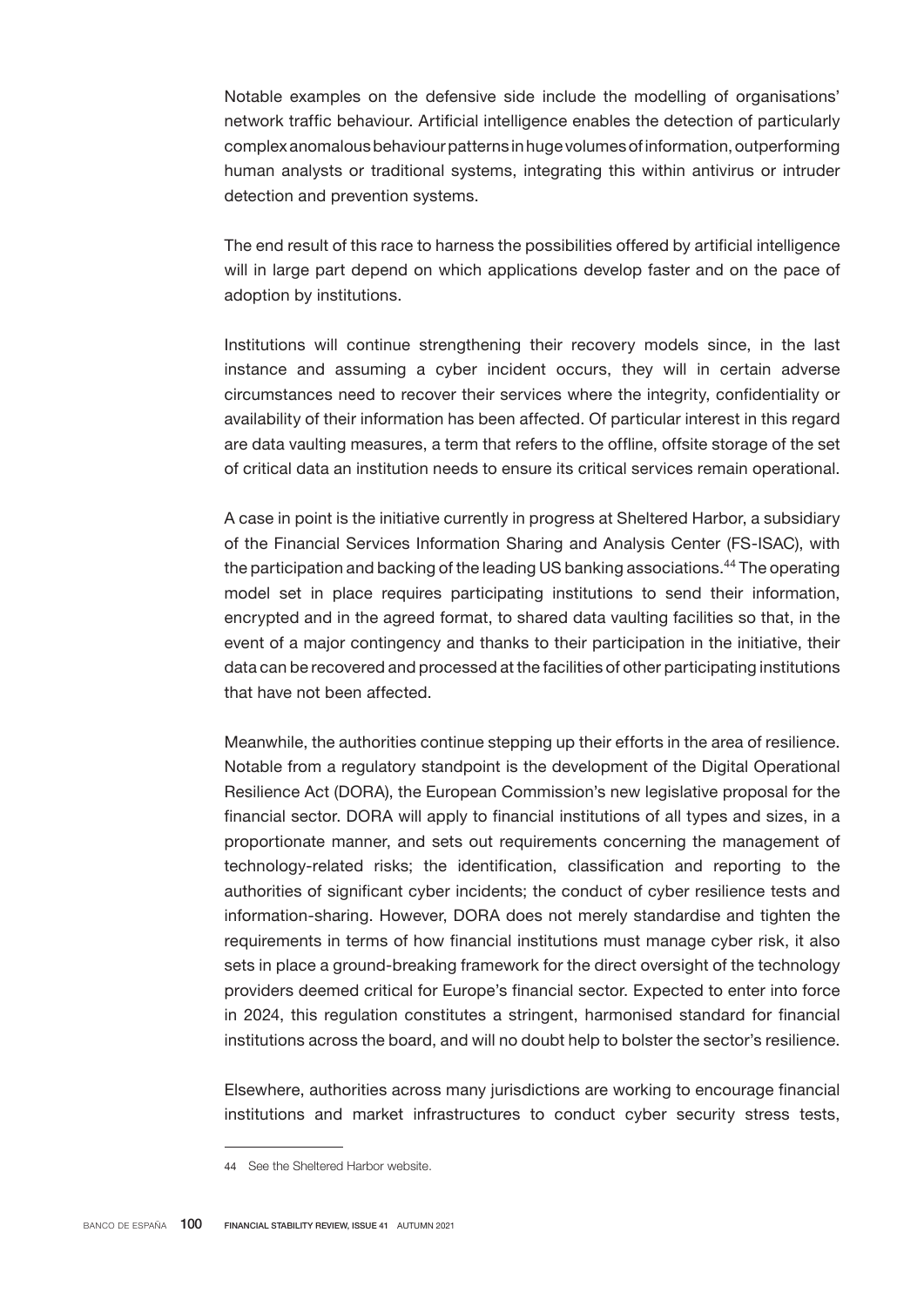simulating sophisticated cyber attacks. With this in mind, the Banco de España is now rolling out TIBER-ES, the local adoption of the TIBER-EU cyber security testing framework, with the aim of shoring up the resilience of Spain's financial sector.

Aside from ensuring that institutions undergo such testing individually, it is also important to encourage sector-wide testing, with a view to enhancing coordination and reporting mechanisms to deal with events with a systemic impact. Notable here are the exercise programmes of the G7's Cyber Expert Group, the work of the European Systemic Cyber Group (ESCG) or the mandate to be given by DORA to European financial sector authorities to make further headway in this direction.

It is increasingly clear that, in cyber security more than any other area, cooperation is key. This has been taken on board by institutions, who share among themselves relevant information on cyber incidents and cyber threats (what is generally referred to as "cyber intelligence") in a range of fora organised by the industry, such as the FS-ISAC.<sup>45</sup> Examples of cooperation between institutions, the authorities and other financial system participants can also be found, such as the CIISI-EU (Cyber Information and Intelligence Sharing Initiative)<sup>46</sup> platform.

Meanwhile, the authorities are stepping up their cooperation, not only within the financial sector but also with other authorities on a range of cyber security-related matters, such as cyber incident response centres and intelligence agencies.

The role of the financial sector authorities has gradually changed in step with the increasing importance of technology and the goal of enhancing cyber resilience. It has shifted from an approach traditionally focused on the solvency and liquidity of institutions and the smooth running of critical financial functions to considering technology as all-important for the functioning of the sector and supervising its use and development, as well as the risks it entails. Indeed, the authorities are taking on an active role in the cyber resilience space, emerging as a key player in the management and coordination of potential cyber incident-related crises.

Nonetheless, when it comes to bolstering cyber resilience in the financial sector, financial institutions, market infrastructures and providers will continue to take centre stage. Following through on their efforts in this area, they will have to integrate their management of human and organisational factors with their own technological progress and the breakthroughs made in cyber security and business continuity if they wish to successfully address the foreseeable increase in the sophistication and impact of cyber attacks.

<sup>45</sup> See the [FS-ISAC website](https://www.fsisac.com/).

<sup>46</sup> See the [CIISI-EU website.](https://www.ecb.europa.eu/paym/groups/euro-cyber-board/html/index.en.html)